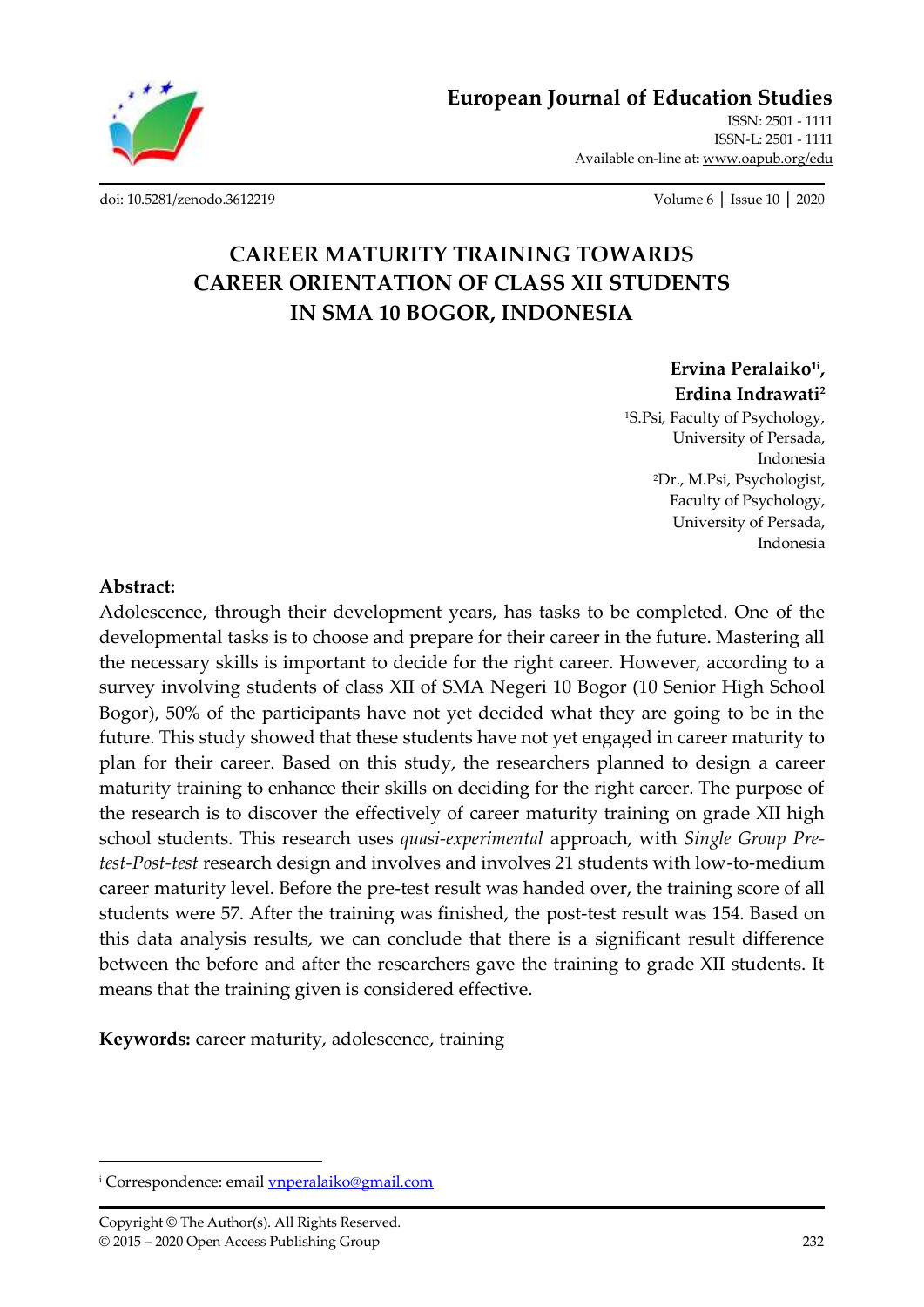### **1. Introduction**

Adolescence is a transition period from childhood into adulthood. During the transition period, adolescents are required to fulfil development tasks related to attitudes, knowledge, and skills (deeds and behaviours) that should be possessed by a teenager in accordance with the development phase. According to Havighurst (Syamsu Yusuf, 2004: 83) in adolescence there are several developmental tasks that must be completed, one of the developmental tasks that must be achieved by adolescents is to choose and prepare to plan a career in the future. Mastery of career skills is very much needed considering that teenagers have thought about how they can fulfil their desired needs in their lives. This is in line with the opinion of Hurlock (2002: 221) that adolescents begin to think about their future seriously. Teenagers learn to distinguish between career choices that are preferred and aspired.

High School (SMA) students include individuals who enter middle adolescence aged15-18 years. In *Super's life stages and sub stages on the typical development tasks* states that ideally at the age of 14-18 years, a person should have been in the *crystallizing* stage, where he already knows his interests and capacities and has his career choices. However, the phenomenon that occurs in the field is not the case. Some of the teenagers do not even have the curiosity of their careers, some of them still have many desires for a career and some are not able to assess their interests and abilities. Meanwhile, they must continue their education to a further level or work. As a result, some teenagers just continue their education but do not refer to career choices, there are also teenagers who after graduation feel confused and do not know what they want to continue their education with and where. This phenomenon is still quite common in various educational institutions in Indonesia.

As research conducted by Triana (Setyawati, 2005) which shows that 45% of high school students participating in the research do not yet have a career plan to choose next because they are still in doubt. This is supported again by research conducted by Saifuddin, et al. (2017) of high school students in Surakarta which shows that 30.71% of students participating in the research do not have a clear picture of the future. A similar phenomenon is also experienced by students of SMAN 10 Bogor. Based on a survey conducted by 50% of class XII students in the high school do not yet have strong sufficient knowledge in career planning. This can be seen from the description of the survey results as follows: 1) there are still many students who are confused in choosing the field of study because they do not know what to choose and on what basis, 2) there are still many students who are hesitant to choose between work and school, 3) still many students are still lacking confidence to choose the field of study and the field of work to be chosen, 4) many students who have not yet explored their abilities or job requirements to help them decide for a field of study or field of work, 5) there are still many students who do not do a clear planning to choose their career field, and 6) there are still many students who do not yet know the importance of adjusting their abilities to work requirements. In addition to the initial survey conducted on these students, information gathering was also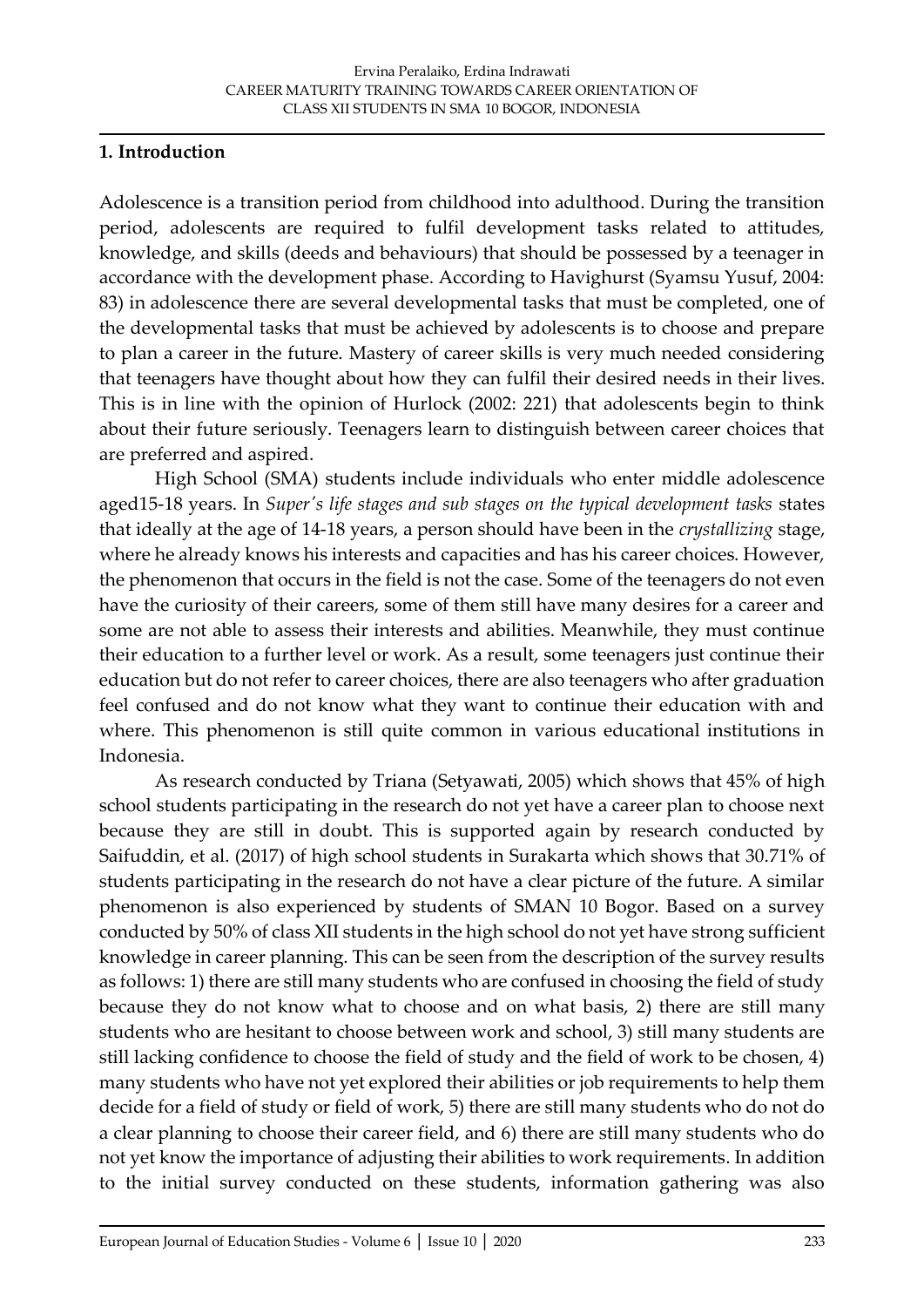conducted on Career Guidance teachers at SMAN 10 Bogor. Based on the interview, it was found that, according to the teacher, students spent more time searching for requirements on how to get into college, rather than taking into account the suitability between their abilities and the requirements they had to fulfil to enter college and many students were still confused about what they would become (whether continuing studies or working or getting married).

The search results have given a picture that some students of class XII at SMAN 10 Bogor do not have career maturity. These students do not yet have a career image or further education to be involved in and do not yet know the strategies or steps in achieving the desired career field. Based on the career development task by Super (in Sharf, 2006), a teenager who is 17 years old should have been in the *crystallizing* stage, where he already knows his interests and capacities and has his career choices. Next, they are expected to make concrete plans towards fulfilling their career goals.

In the concept of career maturity theory by Super (in Sharf, 2006), individuals who are ready with their career choices will have 5 conditions which are indicators of one's career maturity, namely: (1) Start thinking about their choice of working field; (2) Have planning and information about work fields of interest; (3) Have a consistent or stable choice of work of interest; (4) Realize self's potential; (5) Having a career choice with comprehensive consideration regarding self potential and information about the field of work to be chosen. According to Super (in Sharf, 2006), individual readiness in facing career choices as stated above can be identified through the way an individual plans his career (*career planning*), how to explore their career (*career exploration*), how to make their decision on a career (*decision making*), and complete information about the world of work (*knowledge of work information*). This means that intervention efforts made to increase the readiness of individuals in facing their career choices depend on the dimensions that become individual barriers.

Based on these problems, the researchers designed an intervention program to help class XII students to have readiness in facing their career choices. The form of intervention chosen by the researchers is a training program developed on the theory of career development by Super as learning materials, which aims to improve the readiness of students to face career options.

# **2. Materials & Methods**

### **2.1 Research subject**

The subject of research is 21 students of grade XII, male and female students aged 17 years old, who plan on continuing to college or work, and the subject has a desire to develop readiness to choose for their career.

# **2.2 Material**

A person's career maturity is formed based on several models of career development. One model to describe a career maturity development is *The Archway Career Determinant*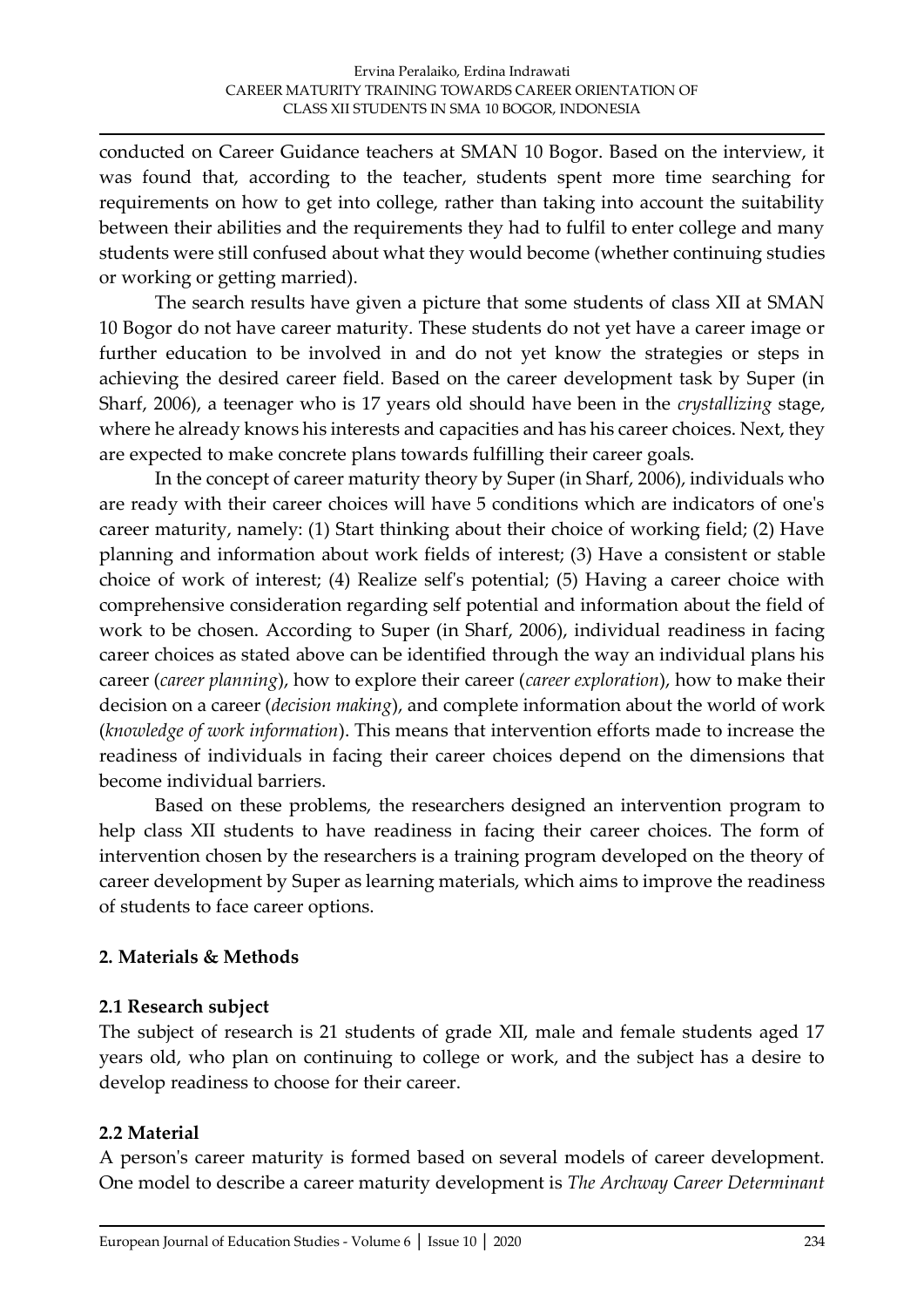theory. The theory emphasizes the importance of biographical and geographical concepts that will help generate feelings of self *(self)* and feelings of planning *(playfulness).*  According to Super, career maturity is defined as readiness to overcome or complete developmental tasks in accordance with one's developmental stage (in Savickas, 2004). Meanwhile, according to Crites, career maturity is a match between real individual career behaviour with expected career behaviour at a certain age at each stage of development (in Savickas, 2004).

In general, the process of career maturity occurs during the career exploration stage, or in adolescence until early adulthood (Super in Brown & Lent, 2005). According to Super (in Sharf, 2006), at the transition stage from early development stage to exploration stage or at adolescence stage, an individual will also be at career development stage, so adequate career orientation is important to have, namely the readiness of individuals to make the right career decisions. According to Crites, individual readiness to make career decisions can be understood through several concepts that shape career maturity. Career maturity itself has two dimensions; they are attitude dimension and cognitive dimension (in Brown & Lent, 2005). The attitude dimension is the attitudes and feelings of individuals related to effective career decision making. The cognitive dimension is an individual's awareness of the need to make career decisions and to understand the career of his choice. This cognitive competence is needed to make good career decisions, including adequate knowledge about higher education and the world of work plus individual skills and abilities needed in the field. This cognitive dimension is important to measure because it will direct the individual to action (Savickas, 2004).

### **2.3 Components of Super Career Maturity**

Super stated (in Sharf 2006) there are 4 aspects of career maturity, namely 1) *career planning,* 2) *career exploration*, 3) *decision making* , and 4) *world of work information* , and 5) *knowledge of the preferred occupational group*. *Career Planning;* Career planning is a process carried out by someone in an effort to achieve their career goals. Career plan measures how far or how much a person's thoughts are directed to planning his career. *Career Exploration;* The desire to explore or find information is a basic concept of career exploration. Students are willing to use existing sub-resources such as parents, acquaintances, friends, teachers, counsellors, books, films and so forth. *Career exploration is* different from *career planning,* while career exploration focuses on thinking and planning about the future, career planning is formed by the resources surrounded the self. *Decision Making;* A perception that believes students must know that making career decisions is important in the concept of vocational maturity, as conceptualized by Super. This concept emphasizes in the ability to use knowledge and thought to make career decisions. *World of Work Information;* The concept of *world of work information* has two basic components. First, is the acknowledgment of the importance of developmental tasks, such as student's acknowledgment to explore their interests and abilities, how students learn about their work, and reasons why people can switch jobs. Second, have a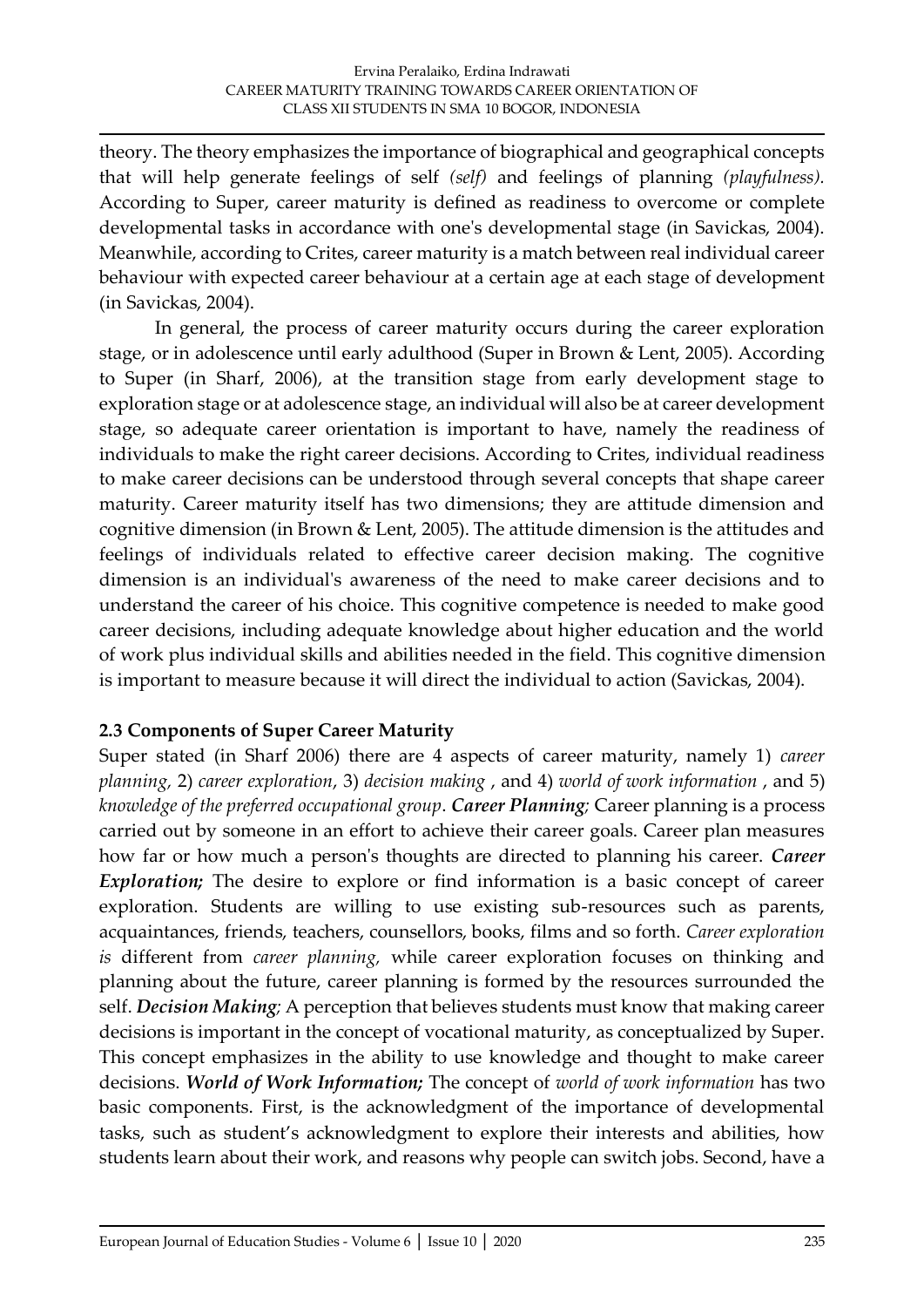thorough knowledge of job assignments in a variety of job choices, as well as a behaviour expected of job applicants.

## **2.4 Realism**

Realism is a part of the career maturity concept by Super (in Sharf, 2006). Super describes realism as "*a combination of cognition and affection by combining personality, personal reports, and objective data that compares attitudes (achievements and abilities) of individuals with attitudes (achievements and abilities) needed in a career*". Therefore, to find out whether one's career choices are realistic or not, students need to know their own attitudes and know the attitudes needed by the majors in a college of choice, then compare them to make the right career decision.

## **2.5 Teenagers and Career Maturity Super**

Teenagers in the concept of life stages and sub stages based on the types of development tasks by Super are in the age range of 14-18 years with the task of crystallization development. The crystallization stage is the stage where someone clearly knows what they want to do. They learn about the job levels that will be suitable for them, and they learn what skills are needed in jobs that are of interest to them. Many high school students go through this stage. At this stage, they begin to realize the abilities, interests, and values. Work experience and work knowledge help one to narrow down one's choices. Based on the explanation of the theories mentioned above, it can be concluded that knowledge about self-understanding and career orientation process is needed as a guide for teens to plan careers and make career decisions.

# **2.6 Training Method**

Training, as defined by Sahlan (2011), is a learning and teaching process that uses systematic and organized procedures so that the individuals who participate in the training get an understanding of technical knowledge and or skills for specific purposes. In this research there are several methods used, namely lectures, modified lectures, *task exercises*, group discussions, case studies, and *role playing*.

# **3. Method**

This study uses the approach of *quasi- experimental*, with *Single Group Pre test – Post test Design (Before-After)* (Graziano & Raulin, 2000). *This Pre test – Post test design* was chosen in consideration of the purpose of this study, to see if there are changes that occur in the research subjects caused by the intervention in the form of training in readiness in facing career choices. For this purpose, it is necessary to take the initial condition of readiness of the subjects in facing career choices obtained through *pre test* and information about subject's conditions after getting the intervention of readiness in facing career choices training, obtained through the *post test*.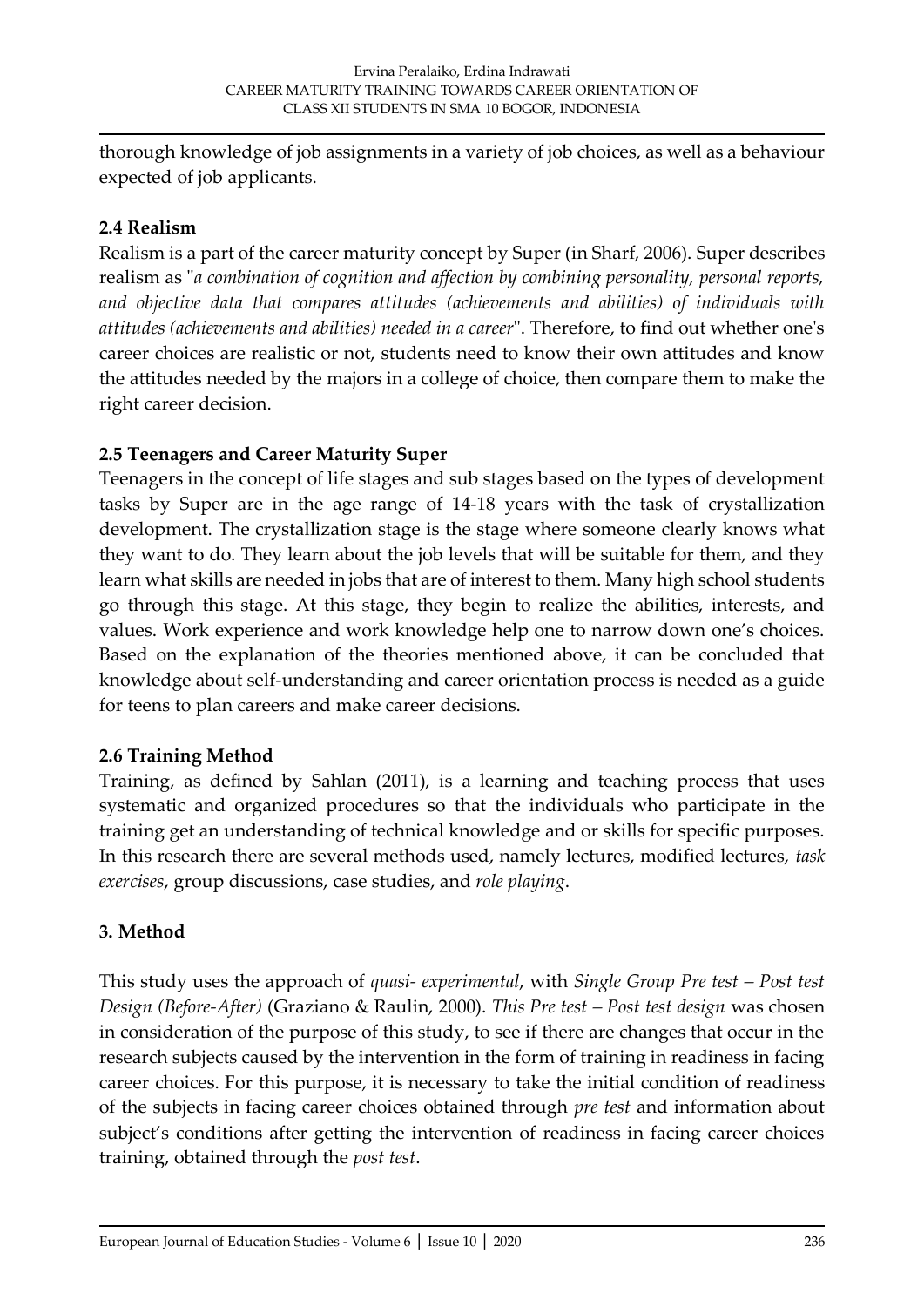| <b>Table 1:</b> Design one-group pretest-postest study |           |                |  |
|--------------------------------------------------------|-----------|----------------|--|
| <b>Pretest</b>                                         | Treatment | <b>Postest</b> |  |
|                                                        |           |                |  |

In this training the researchers used training instruments in the form of *paper-and-pencil tests* to collect data about the learning outcomes that existed in the participants before and after the training (*pre-test and post-test*). The researcher made 10 questions about the material in the training. The test consists of 10 essay questions. One question answered correctly is given a score of 1 and if answering 10 questions correctly will get a total score of 10. Questions given are based on the provided training material, this aims to find out whether participants are informed about the process of making career decisions prior to the training and how each-participant's mastering of the training material after the training is given. The questions for the pre-test and post-test contain same questions. All the instruments above are only used for training-purposes and conducted at SMA Negeri 10 in Bogor.

The results of the research data were processed using the statistical method Wilcoxon-Test (signed rank test) with the ratio data type. This type of calculation is used to find out the-result difference of the participants before and after the training is given. Wilcoxon test is the development of *The Sign Test*. The comparison of the accuracy between Wilcoxon and The-Sign Test is that, not only does it show the direction differentiation; it also shows the group or-given treatment difference.

### **4. Results and Analysis**

### **4.1 Results**

The effectiveness of this training is seen from the effectiveness of *learning* as measured from the *pre-test-treatment-post-test* method. That is, the *pre-test is* carried out before the training and *post-test is* carried out after the training is given to the subject. The purpose of *learning* measurement is to find out whether the training given to participants really has an effect or impact on increasing knowledge and insight about the career orientation process. The hypothesis of this training evaluation is that there are differences in the results between the pre-test and post-test scores after the training is given. In this measurement, researchers used a data collection tool in the form of questions totalling 10 questions. Then the data is tabulated and calculated using SPSS 25. The following data is the results of the pre-test and post-test: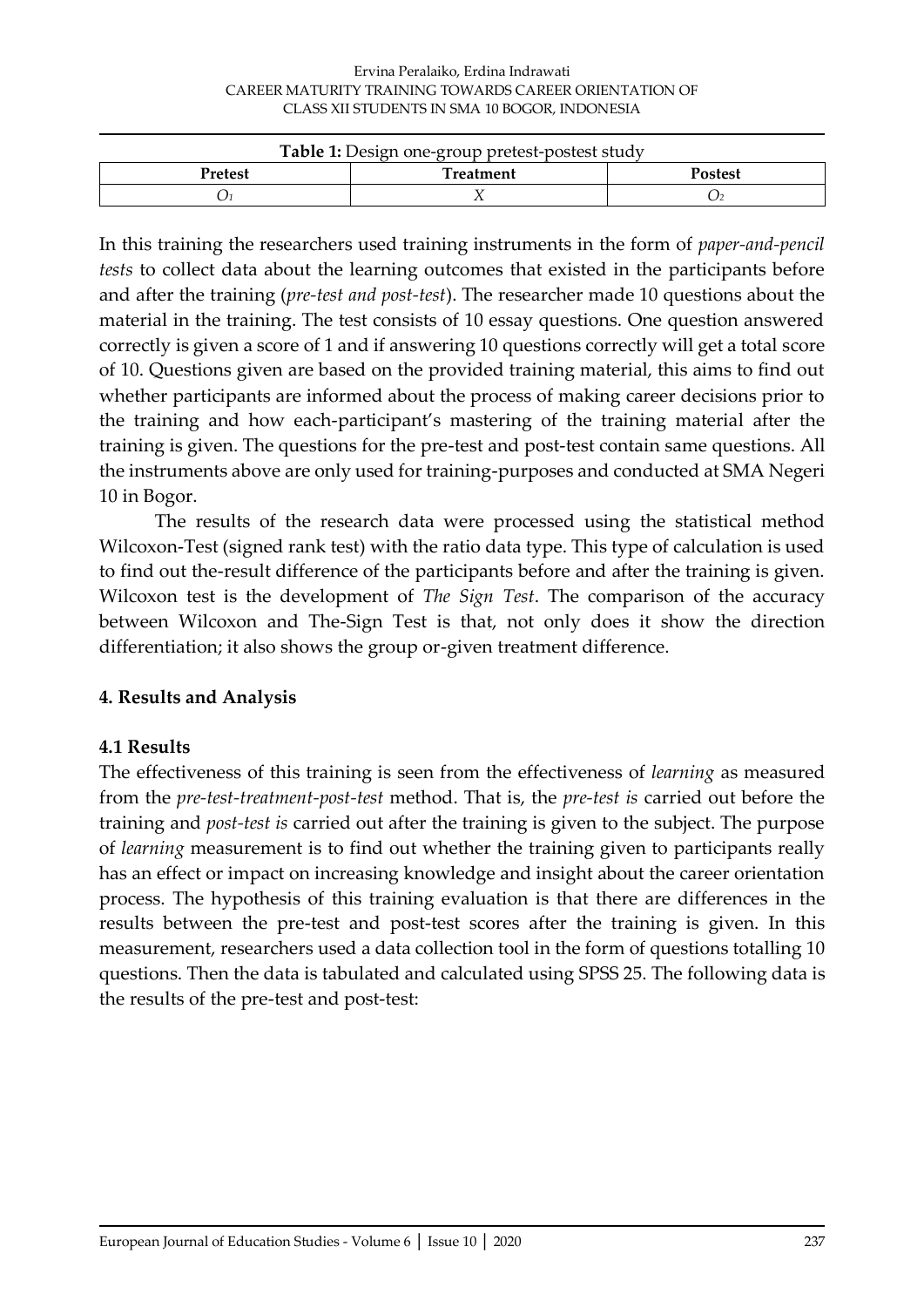#### Ervina Peralaiko, Erdina Indrawati CAREER MATURITY TRAINING TOWARDS CAREER ORIENTATION OF CLASS XII STUDENTS IN SMA 10 BOGOR, INDONESIA

| <b>Table 2:</b> Data of pre test – post test |                             |                  |
|----------------------------------------------|-----------------------------|------------------|
| Subject                                      |                             | Score            |
|                                              | Pre                         | Post             |
| $1\,$                                        | $\ensuremath{\mathfrak{Z}}$ | 9                |
| $\sqrt{2}$                                   | $\overline{c}$              | $\overline{7}$   |
| $\ensuremath{\mathfrak{Z}}$                  | $\bf 4$                     | 9                |
| $\bf 4$                                      | $\mathbf{1}$                | 9                |
| $\mathbf 5$                                  | $\mathbf{1}$                | $\boldsymbol{6}$ |
| $\boldsymbol{6}$                             | 3                           | $8\,$            |
| $\boldsymbol{7}$                             | $\overline{c}$              | $\overline{7}$   |
| $\,8\,$                                      | $\mathbf{1}$                | $\overline{2}$   |
| $\boldsymbol{9}$                             | $\mathbf{1}$                | $\mathfrak{Z}$   |
| $10\,$                                       | 3                           | 9                |
| 11                                           | $\mathbf{1}$                | $8\,$            |
| $12\,$                                       | $\mathfrak{Z}$              | $8\,$            |
| 13                                           | $\mathbf{1}$                | $\overline{7}$   |
| $14\,$                                       | 3                           | 9                |
| 15                                           | $\bf 4$                     | $8\,$            |
| $16\,$                                       | $\bf 4$                     | $8\,$            |
| $17\,$                                       | 5                           | 9                |
| $18\,$                                       | $\boldsymbol{6}$            | 9                |
| 19                                           | $\bf 4$                     | $8\,$            |
| 20                                           | $\mathbf{1}$                | $\overline{2}$   |
| 21                                           | $\bf 4$                     | 9                |
| <b>Total</b>                                 | 57                          | 154              |

The calculation results are as follows:

### **Table 3:** Pre-test and Post-test Results

|                        | Post test - Pre test |
|------------------------|----------------------|
| -                      | $-4.038b$            |
| Asymp. Sig. (2-tailed) | .000                 |

Basis for making the Wilcoxon Test:

- 1. If the Asymp Sig value <0.05, the hypothesis is accepted.
- 2. If the Asymp Sig value > 0.05, then the hypothesis is rejected.

In the table above shows that the results Asymp Sig (2-tailed) 0:00 <0:05, which if the probability of test results is of <0.05, indicate that Ho is accepted. Therefore, it can be concluded that there are significant differences in results before and after the career orientation training process is given to students of class XII Social Science 3. This means that the training provided is effective.

# **4.2 Analysis**

Based on the theory used, the researcher designed a career maturity training in class XII students with modules that have been adjusted from the results of needs analysis with the theory used. As explained above that in order to plan careers and make career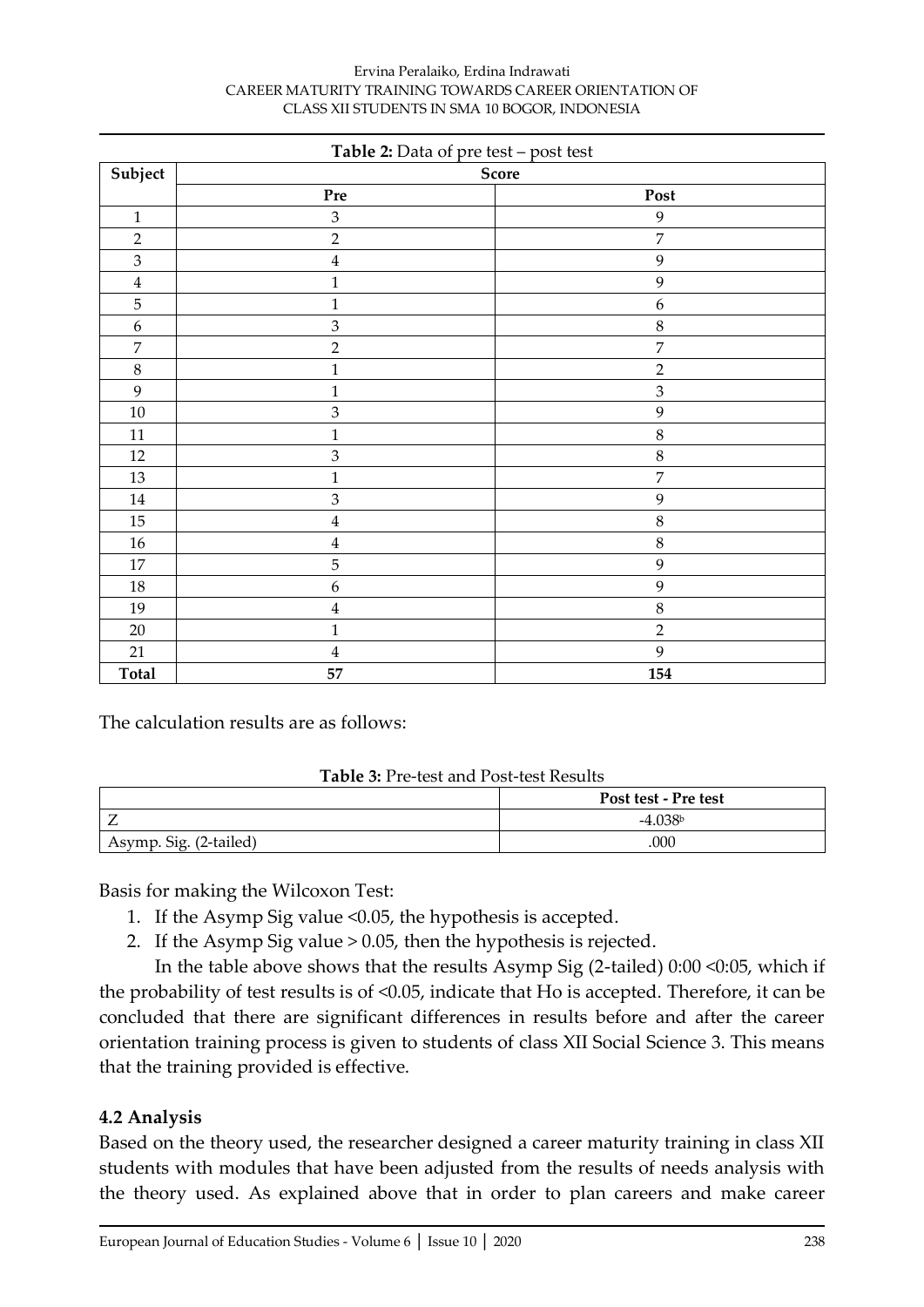decisions, students must have knowledge about themselves and information about the career orientation process which includes knowledge about *career planning, career exploration, decision making, world of work information,* and *decision making*.

### **4.3 Self-knowledge**

Self-knowledge is one aspect that students must possess and understand to plan their career after graduating from high school. Based on the results of the questionnaire given 75% of students do not know about themselves thoroughly. This is supported again by the results of pre-test scoring on "*self-understanding*" aspects with scores below the average. This became one of the training materials in the first session. The researcher designed the training with the theme "*know yourself*" through "*self evaluating*" in the form of *paper-and-pencil* test*.* Researchers gave *Workbooks* containing 21 statements of lattice aspects of *self*. The results of measurements of "*self-understanding*" aspect are seen from the questions *pre-test-post-test* at no. 1 and 2. The score result of pre-test number 2 and 3 are still below the average of 50%. Whereas after being given training, the results of student scores increase above 50%.

## **4.4 Career Planning**

Conceptual definition of *career planning* is a process carried out by someone in an effort to achieve his career goals. The operational definition of *career planning* in this training is student's devotion to the activities of career information seeking as well as the level of knowledge possessed by individuals about aspects of the campus and the department they want. Career planning measures how far or how much a person's thoughts are directed to planning his career. Some examples of activities that someone wants to do in career planning are: learning about job information, talking to other people or older people about the career plans, taking courses that can help to decide on a career, following extracurricular activities or working part time, and joining various job trainings. The most important thing from the concept of career planning is the amount of planning that has been done by individuals. To find out someone's *career planning*, we must know not only what activities being carried out by individuals, but also their thoughts about what they have done. Discussing about their future plans, including courses or training to be taken by someone, choice of college and faculty, or planning the first or second choice for the desired course. Before given training on *career planning*, there were still many students who were confused about what to do and how to do career planning after graduating from high school. This data was gained from interviews, needs analysis, and the results of pre-test measurements on aspects of *career planning.* Based on the needs analysis, 19 students are at low category and the pre-test score below 50%. After being given career maturity training on *career planning* aspect, students begin to know and understand one aspect of *career planning* for planning and making right career decisions. The results of the pre-test score on this aspect are in questions number 3 and 4 are at 50%.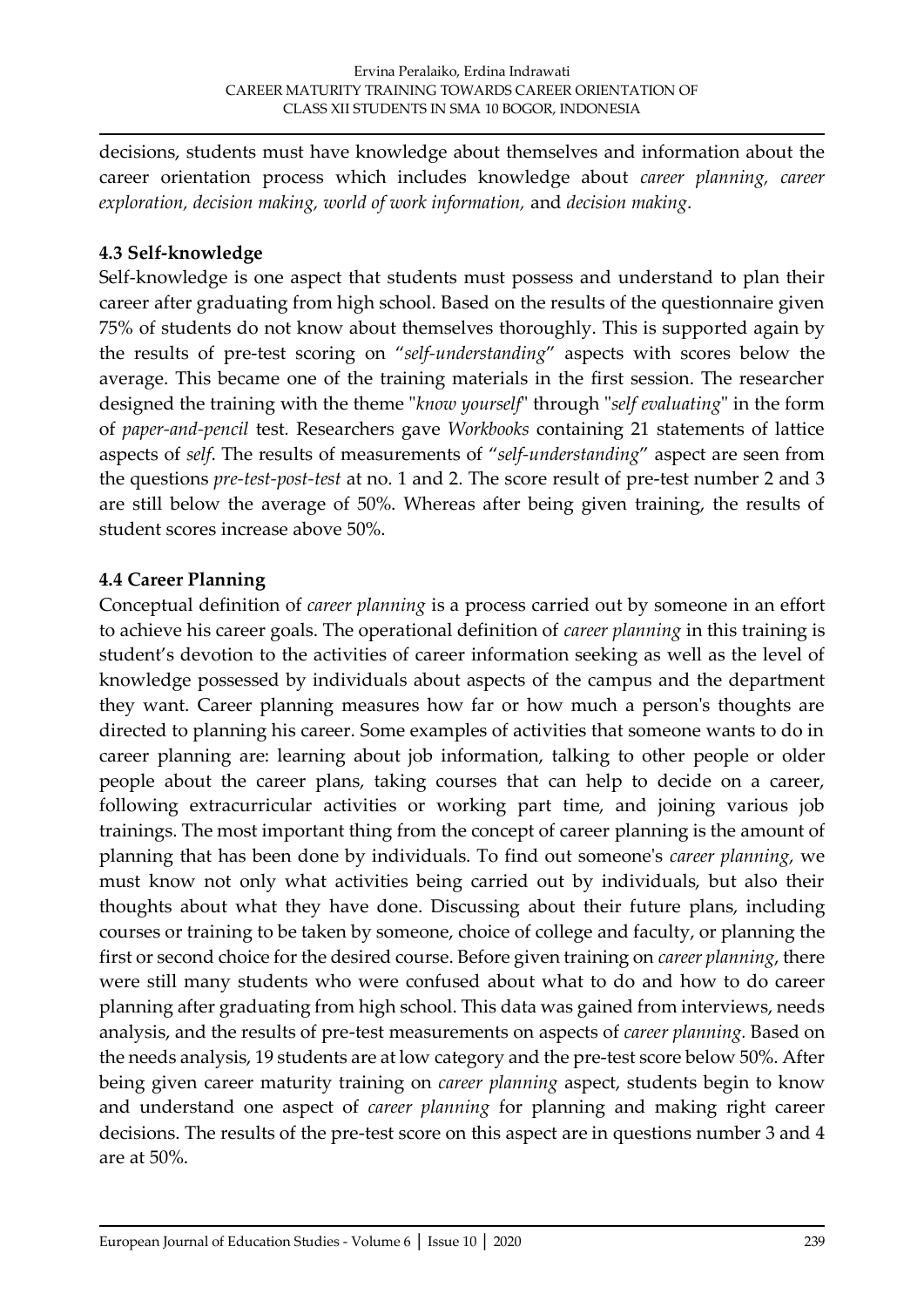### **4.5 Career Exploration**

The conceptual definition of career exploration is the desire of students to use existing resources such as parents, acquaintances, friends, teachers, counsellors, books, films and so on. While the operational definition in this study is the desire of individuals to explore various types of campuses and majors from various information sources and have the initiative to use that information in planning their desired career. *Career exploration* is different from *career planning,* which focuses on thinking and planning about the future, where the forming is supported by the resources. The similarity from both is they focus on attitudes when handling works. Oftentimes, there are students who feel they do not need information about work assignments, or there are students who do not want to use resources such as parents for fear of authority figures, and there are also students who do not want to use resources such as acquaintances and teachers for fear that they will not be taken seriously, whereas a strong career exploration is a vital exploration to do before someone decides on a career choice. As with the scores of self-understand and career planning aspects, the scores of needs analysis of career exploration aspect are in the medium category. At the time of the pre-test, the score was still below 50% of the average. After the training is given, the results of the post-test score on this aspect were above 50%, meaning an increase in student understanding of what they must do to make career decisions, namely the knowledge of *career exploration*.

### **4.6 World of Work Information**

The concept of *world of work information* has two basic components. First, is knowledge of the importance of accomplishing developmental tasks, as when students must explore their interests and abilities, how students learn about their work, and why others can switch jobs. Second, have a thorough knowledge of job assignments in a variety of job choices, as well as a behaviour expected of job applicants. It is important to have some knowledge about the world of work before making effective career decision. The operational definition of this training is the amount of information students have about majors and tertiary institutions, which is related to knowledge about their interests and abilities, information about the activities and lessons within the majors and tertiary institutions of interest, the environment surrounding the institution of interest, the requirements of enrolment in the higher education institution of interest, and what professions in line with the major taken by the student after graduating from the institution. The scores gained for this aspect are in the low category when needs analysis data was collected and remain low during the pre-test. The lack of student knowledge on the *world of work information* confused the students when planning and deciding for the right choice of career, Nevertheless, the scores increase after the training is given. The increasing student's understanding on the *world of work information* aspect ease them to make a career decision.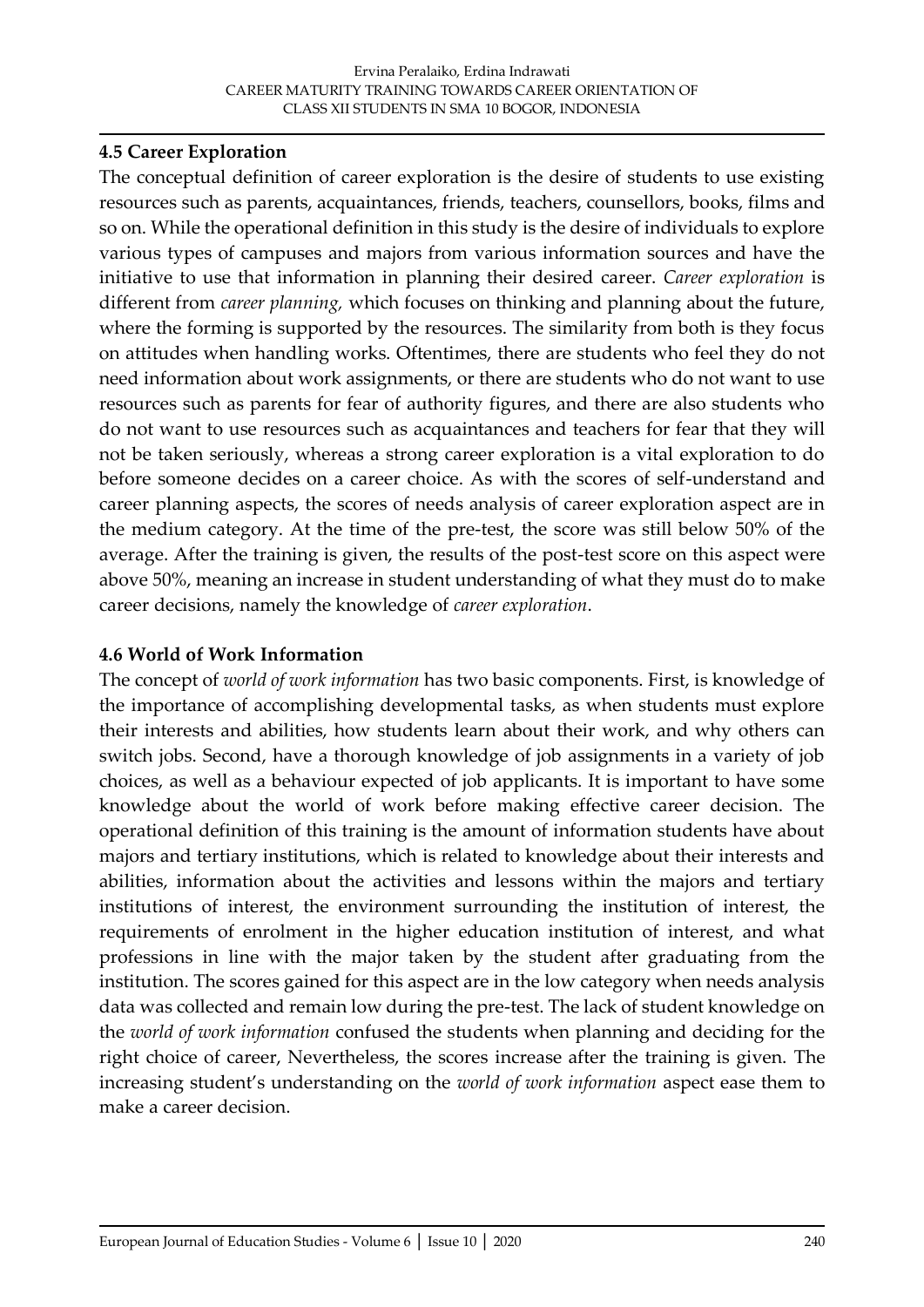### **4.7 Decision Making**

An idea of Super stated that students' ability to make a career decision is an important aspect in vocation maturity concept. This concept emphasizes in the ability to use knowledge and ideas to make career decisions. Asking students about how they plan for their career can help find out whether they have made a good career decision or not. Operational understanding in this training is that students use their knowledge and abilities in making career based on the knowledge of appropriate ways in making career decisions and rationality as well as the ability to estimate the consequences/risks of selected career decisions. This aspect is the link between the foundation of career decision and 3 components of career orientation process. This aspect gains low score both on needs analysis and pre-test results. Some students still find making career decision difficult. This is caused by the lack of knowledge and understanding of the components in making career decisions, namely self-understanding, *career planning, career exploration*, and *world of work information.* The results of the post-test score increased after the training was given. All 21 students participating in the study show significant increase in scores.

Overall, the measurement results from career maturity training are obtained from the total score of the *pre-test* and *post-test*. The Wilcoxon test analysis found that the results Asymp Sig (2-tailed) 0:00 < 0:05, where the probability test result is of < 0.05, it indicates that Ho is accepted. We can conclude that the training is effective because there is an increase in *learning* effectiveness as measured with the *pre-test-treatment-post-test* method.

### **5. Recommendation**

The suggestions we can give for the next researchers to make a detailed results from each of career maturity aspect and give an appropriate and profound intervention to an aspect with low score results.

While suggestions the researchers can offer too schools are more into providing knowledge and information about career decision making process through trainings, coachings, and individual or group counselling to students since they are at grade X, also giving the students of grade XII guidance through trainings, coaching's, and counselling when it is time for them to decide for a career after graduating from high school.

To students, we can support them to engage in activities suitable with their hobbies or interests, to know their potential and develop what they are good at better. Use social media to explore all the information needed with the next career decision (major, university, grade, etc.), consult with their teachers, seniors, and alumni about the information related to their career target, and ask for psychologist to conduct a psycho test and career consultation to determine for the right career.

### **6. Conclusion**

After going through a series of procedures and analysis, it can be concluded that the Career Orientation Training for Students of Class XII Social Science 3 of SMA 10 Bogor is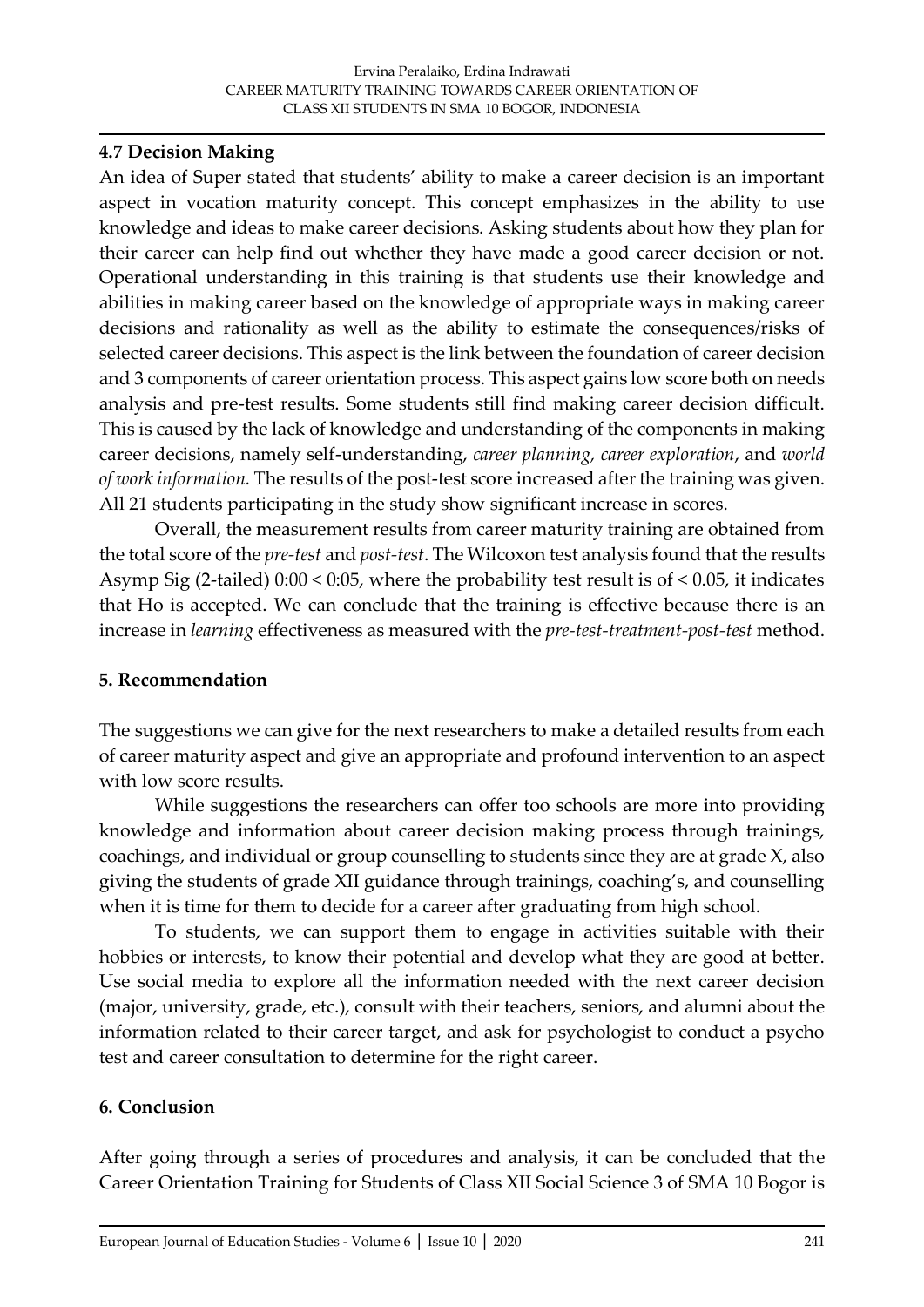classified as effective. The results are seen from the measurements and analysis using SPSS and Wilcoxon Test with the probability of 0.000. Because the probability is < 0.005, then Ho is rejected, or the *pre-test* and *post-test* values tend to be significantly different. In other words, the training is effective in increasing knowledge about the career orientation process for class XII Social Science 3 students at SMA 10 Bogor.

## **References**

- Andersen, P. & Vandehey, M. (2012). Career Counselling and Development in a Global Economy. USA: Brooks/Cole, Cengage Learning.
- Brown & Lent R. (2005). *Career development and counselling*. Canada: John Wiley & Sons, Inc.
- Creed, P. A. & Patton, W. (2003). Predicting Two Components of Career Maturity in School Based Adolescents. *Journal of Career Development*. 29 (4): 277-290.
- Esters, L. T. & Bowen, B. E. (2005). Factors Influencing Career Choices of Urban Agricultural Education Students. *Journal of Agricultural Education*. 46 (2): 24-35.
- Gonzalez, M. A. (2008). Career Maturity: a Priority for Secondary Education. *Electronic Journal of Research in Educational Psychology*. 6 (16): 749- 772.
- Hayadin. (2006). Pengambilan keputusan untuk profesi pada siswa jenjang pendidikan menengah: survei pada SMA, MA, dan SMK di DKI Jakarta. *Jurnal Pendidikan dan Kebudayaan* . 12 (60): 383-394.
- Kroehnert, Gary (2000). *102 Extra Training Games*. New York: McGraw-Hill.
- Listyowati, A., Andayani, T. R., & Karyanta, N. A. (2012). Hubungan antara Kebutuhan Aktualisasi Diri dan Dukungan Sosial dengan Kematangan Karir pada Siswa Kelas XII SMA N 2 Klaten. *Jurnal Wacana*. 4 (8): 119, 122-124 & 141.
- Nofrita (2011). Kontribusi Konsep Diri terhadap Perencanaan Arah Karir Siswa (Studi pada Siswa Sekolah Menengah Atas Negeri 1 Padang Panjang). *Jurnal Pelangi: Reseacrh of Education and Development*. 4 (1): 3.
- Nugraheni, I. (2013). Hubungan antara Pusat Kendali Internal dengan Kematangan Karir pada Siswa Kelas XII SMK Kristen 1 Klaten. *EMPATHY Jurnal Fakultas* Psikologi.  $2(1)$ .
- Panuju, P. (2005). *Psikologi Remaja*. Yogyakarta: Tiara Wacana Yogya.
- Patton, W. & Lokan, J. (2001). Perspectives on Donald Super's Construct of Career Maturity. *International Journal for Educational and Vocational Guidance*. 1: 33.
- Pratama, B. D. & Suharnan (2014). Hubungan antara Konsep Diri dan Internal Locus of Contro dengan Kematangan Karir Siswa SMA. Persona, *Jurnal Psikologi Indonesia*. 3 (3): 214.
- Rogers, M. E., Creed, P. A., & Glendon, A. I., (2008). The Role of Personality in Adolescent Career Planning and Exploration: A Social Cognitive Perspective. *Journal of Vocational Behavior*. 73 (1): 135.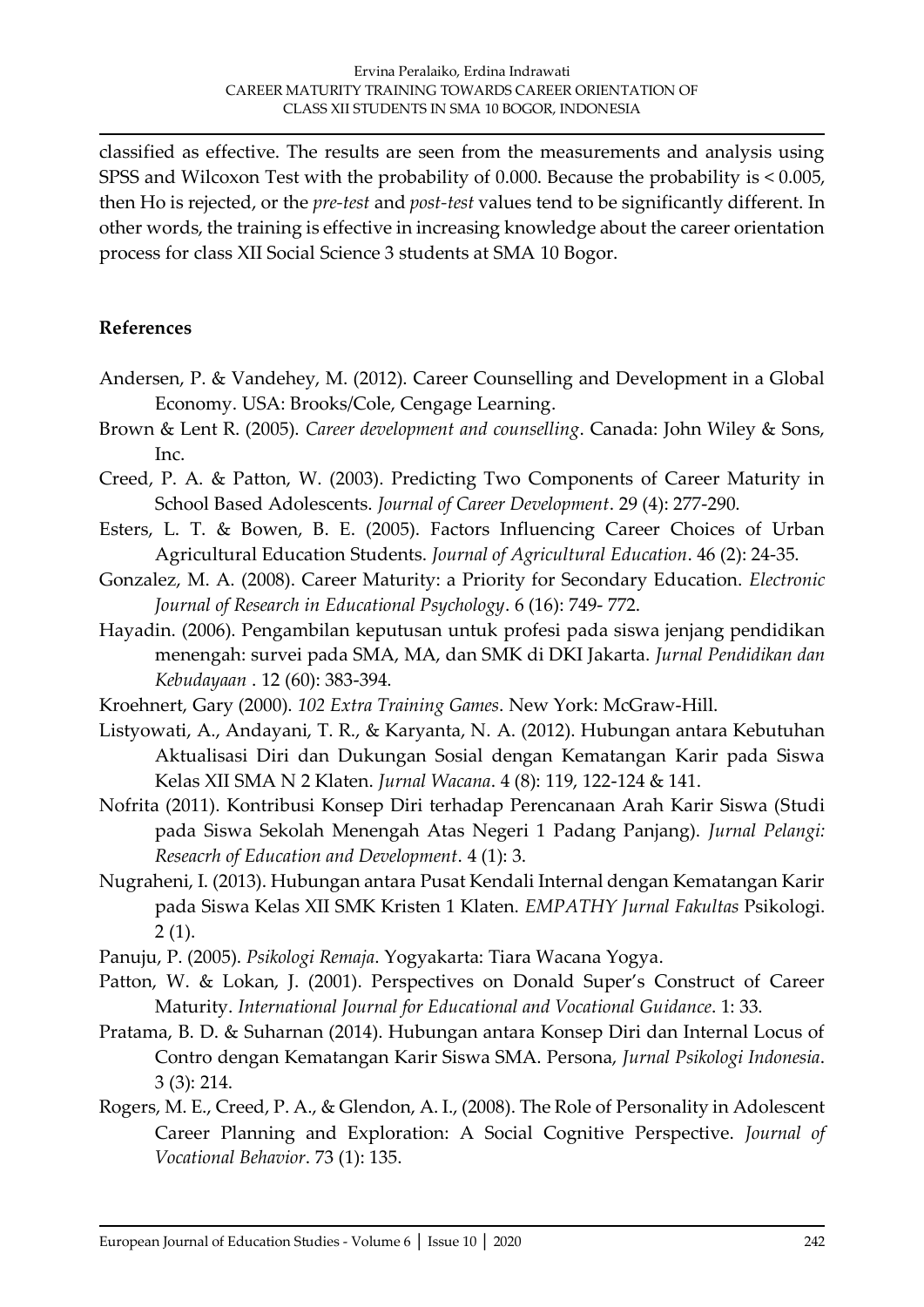- Sahlan. A. (2011). Semangat kerja dan gaya kepemimpinan. Jurnal Psikologi No. 2:87. Universitas Persada Indonesia.
- Savickas, M. L. (2001). A Developmental Perspective on Vocational Behaviour: Career Patterns, Salience, and Themes. *International Journal for Educational and Vocational Guidance*. 1: 52-53.
- Savickas, M. L. (2004). *A Developmental Perspective on Vocational Behaviour: Career Patterns, Salience, and Themes*. International Journal for Educational and Vocational Guidance. 1: 52-53.
- Sharan, Shlomo (2009). *Handbook of Cooperative Learning Methods*. Praeger Westport: Connecticut London.
- Sharf, Richard S. (2006). *Applying career development theory to counselling*. Canada: Thomson Wadsworth.
- Sovet, L. & Metz, A. J. (2014). *Parenting Styles and Career Decision-making among French and Korean Adolescents*. Journal of Vocational Behavior. 84: 345-355.
- Super, D. E., Crites H. O. (2003). *Avocational interest patterns: A study in the psychology of a vocations*. Stanford, CA: Stanford University Press.